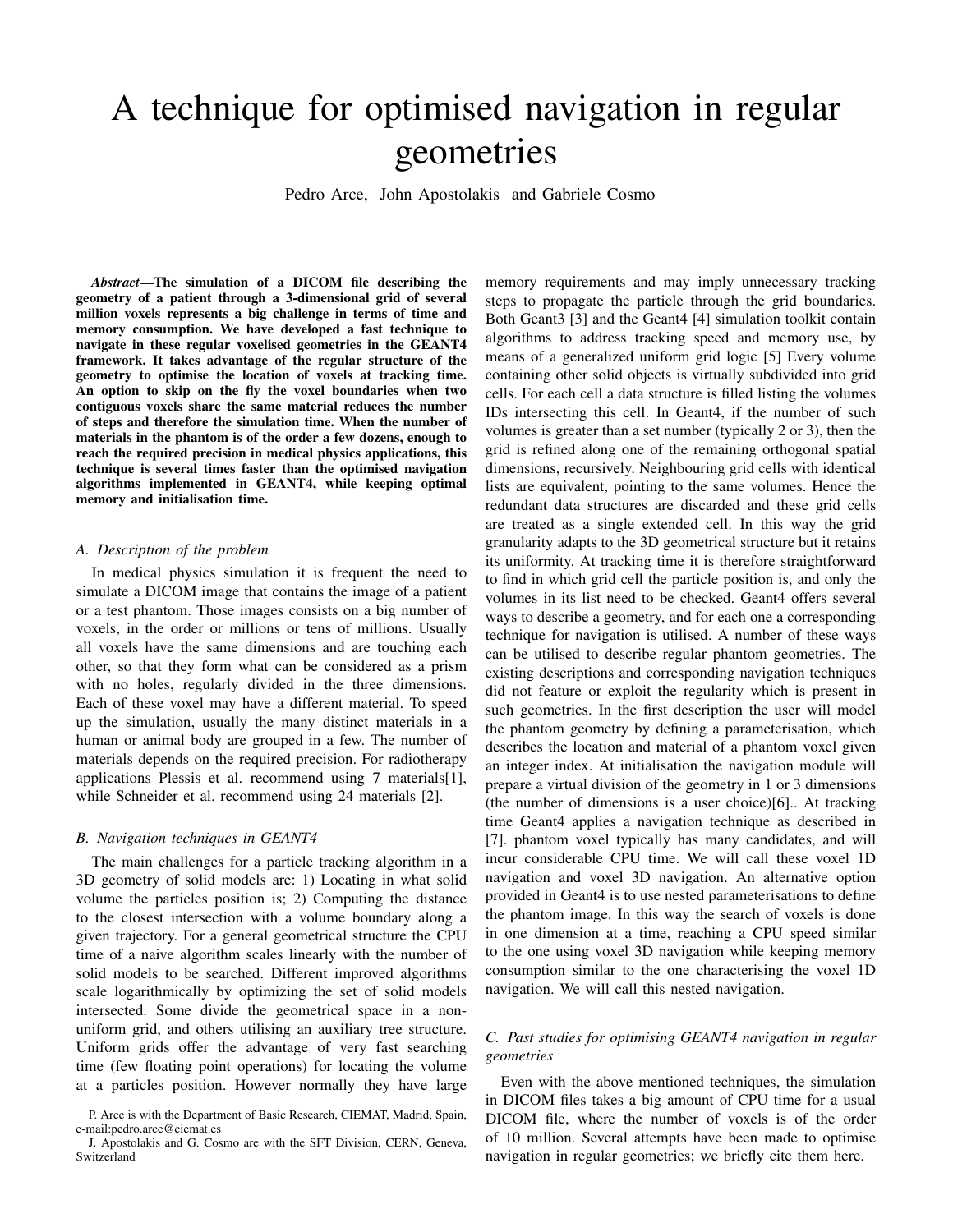H. Jiang and H .Paganetti[8], and later A. Raijmaakers [9] use a fast navigation algoright by looking at the six nearest voxels only and assigning dynamically the mass density.

K. Sutherland proposes an alternative parameterised navigation algorithm making use of fast voxel location.

V. Huber-Tremblay, L. Archambault, D. Tubic, R. Roy and L. Beaulieu[10] reduce the number of voxels by using the octree method.

D. Sarrut and L. Guigues [11] propose a new segmentation in regions of arbitrary shape to reduce the number of voxels.

#### I. THE PROPOSED APPROACH

In this approach a specialised parameterisation class *G4PhantomParameterisation* is used to define the regular structure of a phantom geometry. The definition of the voxels uses the minimum set of parameters (dimension, offset and number of voxels in each of the three dimensions); it builds a list of voxel-material indices for fast association with materials. The corresponding, specialised, navigation class, *G4RegularNavigation* uses this parameterisation to directly locate the phantom voxel visited by the tracks in the simulation (optimisation cells or virtual divisions are not created to aid in location or navigation).

An option is provided to skip the boundaries of contiguous phantom voxels when these share the same material. As a result, the total number of steps can be significantly reduced. This is computed on the fly, and there is neither a penalty in initialization time nor an increase in memory consumption for this option. We will call this technique regular navigation.

This approach applied to the case of consecutive voxels of a voxelised phantom geometry extends a key concept used in virtual divisions in Geant3 (and its generalisation, smart voxels in Geant4): to merge a set of cells with the same contents. When the option of skipping boundaries is turned on, it increases the effective size of volumes seen by the tracking to a maximal degree, as does the approach of D. Sarrut et al [11]. This option can be turned off, to be used, for example, in the case when there are so many materials that contiguous voxels rarely share the same material.

When several voxels are traversed in one step, the energy deposited is only calculated once and therefore it is not properly distributed among the voxels. We can easily extract the information of the geometrical step length traversed at each step, but the true step length, that takes into account the multiple scattering, is only calculated once by Geant4. We have simulated the dose deposited in a water phantom by the particles that have traversed a VARIAN 2100 6 MeV accelerator. To this dose we applied a simple correction distributing the dose among the voxels proportionally to the geometrical step length travelled in each voxel. Fig. 1 it is compared the dose calculated with this correction with the dose calculated when the option of skipping voxel frontiers is not activated. As it can be seen, the dose is slightly bigger in the first voxels. This difference is due to a double effect that contribute to a bigger energy lost in the voxels at deeper depth (considering that most of tracks travel in the direction of positive Z): when the particle travels through the voxels it



Fig. 1. Comparison of dose deposited in a water phantom for the case when voxel frontiers are not skipped and the case when they are skipped and a simple correction is applied distributing the dose among the voxels proportionally to the geometrical step lengh in each voxel

looses energy and therefore the energy lost per length (dEdx) is bigger and also the effect of the multiple scattering is bigger.

To implement a better corrrection we cannot calculate in a simple way the energy lost at each voxel, because the step length increase due multiple scattering (that converts the geometrical step length in what we will call the true step length) and the energy loss are correlated. We have therefore implemented an iterative algorithm: we first distribute the total true step length among the voxel proportionally to their geometrical step length; with these values we calculate one voxel after another the value of dEdx and then the value of the kinetic energy at the entrance of each voxel; with these values we calculate the geometrical to true step corrections due to multiple scattering for each voxel; finally we use these new values to recalculate the energy lost in each voxel. Fig. 2 compares the dose deposited in a water phantom by the particles that have traversed a VARIAN 2100 6 MeV accelerator after applying this correction algorithm and the dose calculated when the option of skipping voxel frontiers is not activated. It can be seen that the two-step iteration described is enough to have a very good agreement between both distributions.

The modular design of the Geant4 Geometry Modeler [4], has made it possible to integrate this navigation technique with a relatively small number of modifications

### II. RESULTS

We have simulated several voxelised image files corresponding to real CT scans of human body with different number of voxels. Table I presents the results of the different navigation techniques for the case of a phantom of  $256 \times 256 \times 68 = 4.5$ . The table shows the time in seconds on an IntelCore2 at 2.0 GHz to simulate 1000 geantinos (special particles that have no physics, only transportation) through the full phantom, from one wall towards the centre until the opposite wall in any direction. The seven columns in this table show the calculations with the *voxel 1D navigation*, *voxel 3D navigation*, *nested navigation*, *regular navigation* with 4 materials,